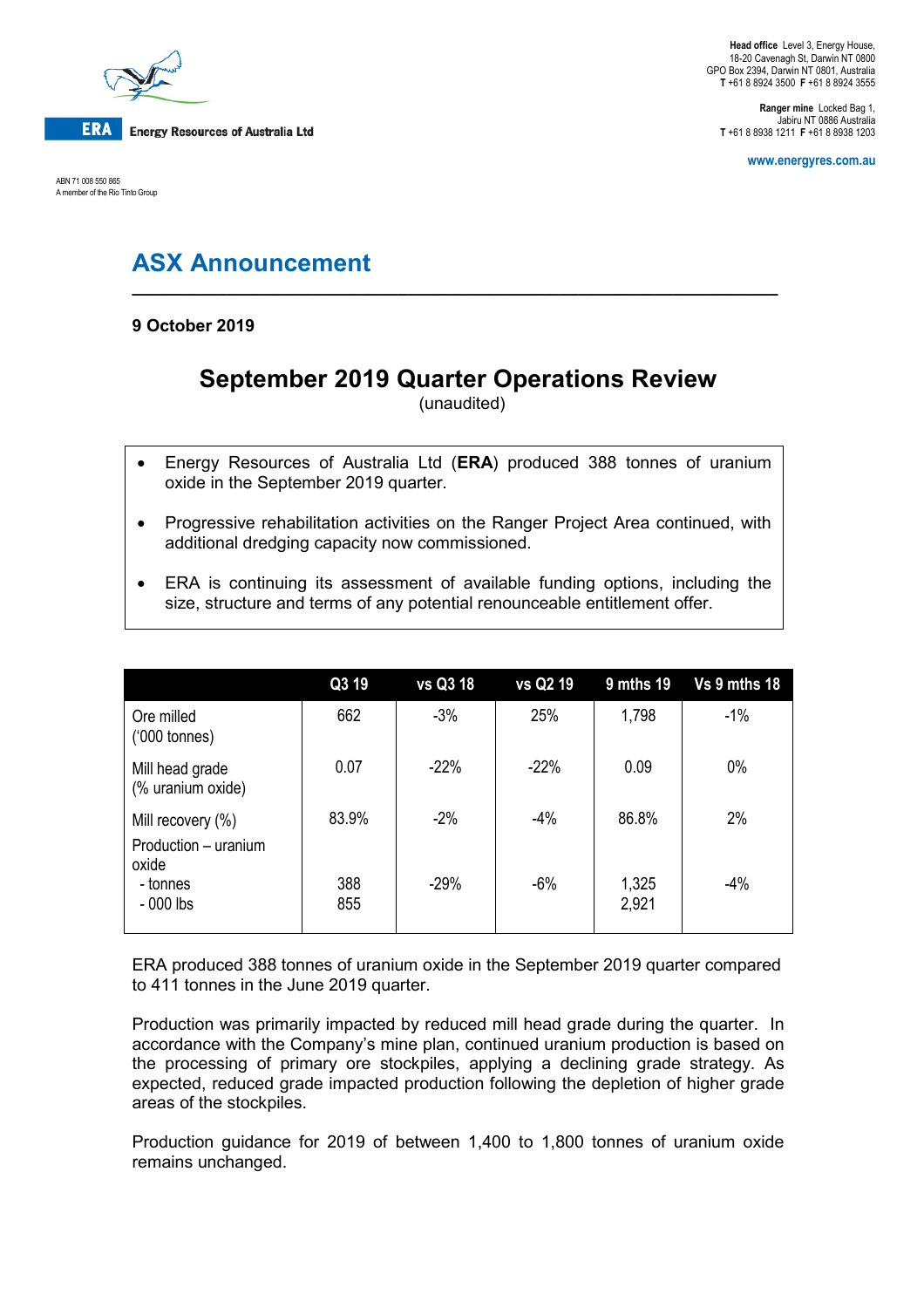

During the September 2019 quarter, progressive rehabilitation of the Ranger Project Area continued to focus on the dredge transferring tailings from the Tailings Storage Facility to Pit 3. Additional dredging capacity has now been commissioned. This additional capacity is necessary to complete rehabilitation activities within the regulatory timeframe.

## **FUNDING**

As announced on 25 July 2019, following extensive discussions regarding a number of potential funding options, Rio Tinto has advised ERA that it is only willing to provide additional financial support to ERA via a renounceable entitlement offer undertaken by ERA. In that event, subject to the offer's terms, Rio Tinto has indicated it would subscribe for its 68.4% entitlement of new shares. Rio Tinto has also offered to underwrite the balance of a renounceable entitlement offer (on terms to be agreed) if an alternative underwriting solution is not available to ERA. ERA continues to consider the size, structure and terms of any potential renounceable entitlement offer.

In parallel, ERA continues to investigate whether there are other potential funding sources. ERA will provide a further update in due course.

## **EXPLORATION AND EVALUATION**

No evaluation or exploration expenditure was incurred for the September 2019 quarter, in line with the June 2019 quarter.